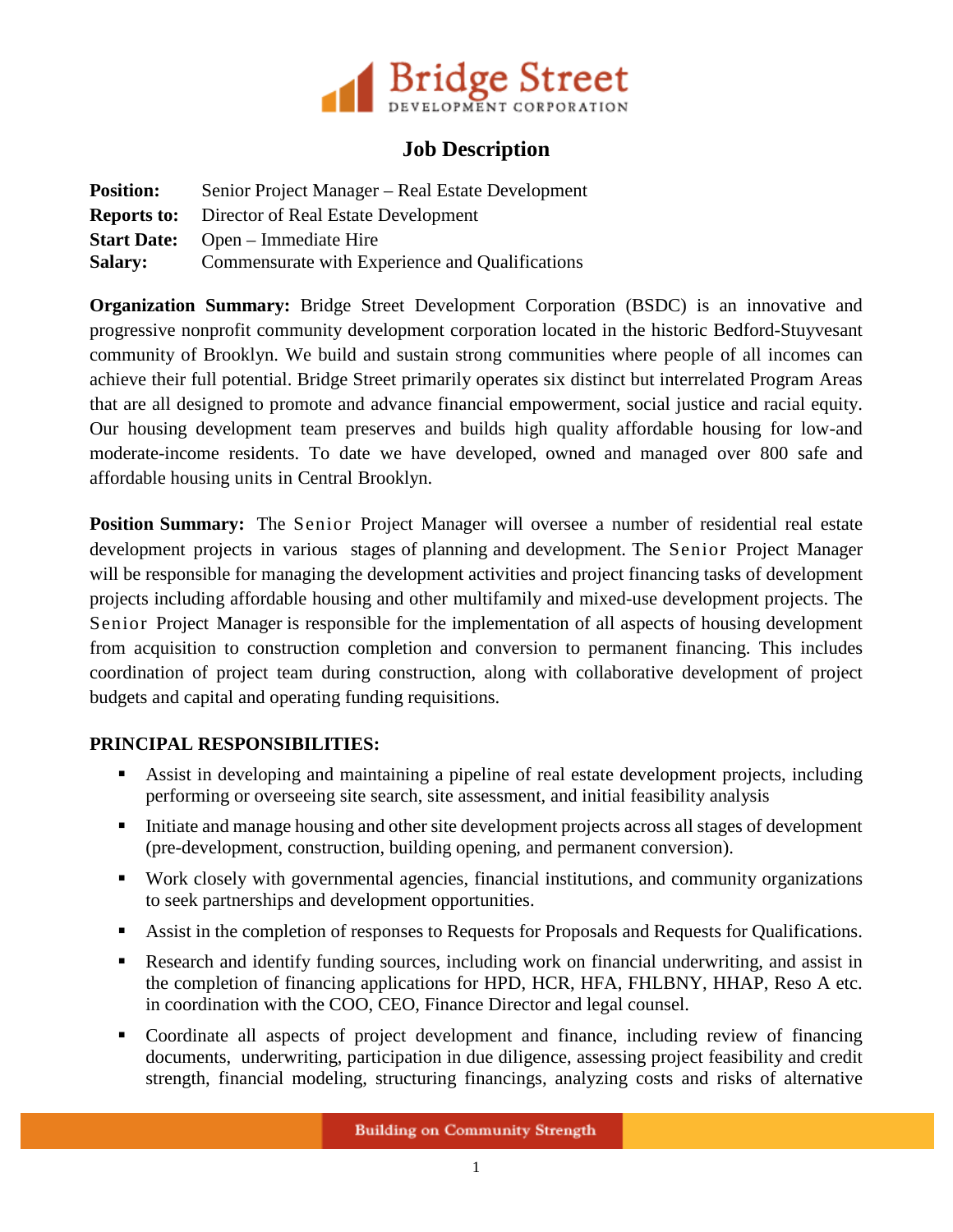

financing vehicles, evaluating alternative credit and security structures, compliance monitoring, and coordinating the efforts, activities and interactions of multiple project participants.

- Oversee the work of project managers to ensure that projects are completed on time and within budget, including the processing of requisitions and change orders in close coordination with the BSDC fiscal department, development partners and lenders to ensure successful start-ups and transitions to operations.
- Coordinate the work of all third-party consultants on assigned projects (attorney, architect, environmental consultant, general contractor, etc.).
- **Manage the project invoicing and requisition process.**
- Represent BSDC in meetings with governmental entities, owners, funders, and other key stakeholders.
- **Manage and collaborate with third-party property managers to ensure that BSDC properties are** fiscally sound, physically well maintained and providing secure and healthy environments of residents.
- Work with the Community Engagement staff to create and implement the community engagement strategy for specific projects as required.
- **Perform other duties as required.**

## **REQUIRED SKILLS AND ABILITIES:**

- Bachelor's degree; Master's degree preferred.
- Minimum 4-6years of experience in affordable housing finance, community development or a related field with a strong familiarity with affordable rental and homeownership, and supportive housing financing and service programs.
- Must have specific experience with and understanding of NYC HPD programs.
- Strong analytical and problem-solving skills with additional proficiencies in various computer applications including Excel and advanced MS Office skills comprehensive databases, spreadsheets and word processing software.
- Excellent written, verbal interpersonal and negotiation skills, ability to establish and maintain effective external and interdepartmental communications and relationships.
- Strong organizational and project management skills that reflect ability to perform and prioritize multiple tasks seamlessly with excellent attention to detail.
- Strong supervisory and leadership skills with a proven ability to work effectively independently and as a highly resourceful team player under pressure and within deadlines.
- Ability to anticipate challenges and effectively resolve potential issues through creative problem solving.
- Ability to work effectively with a diversity of individuals at all organizational levels.